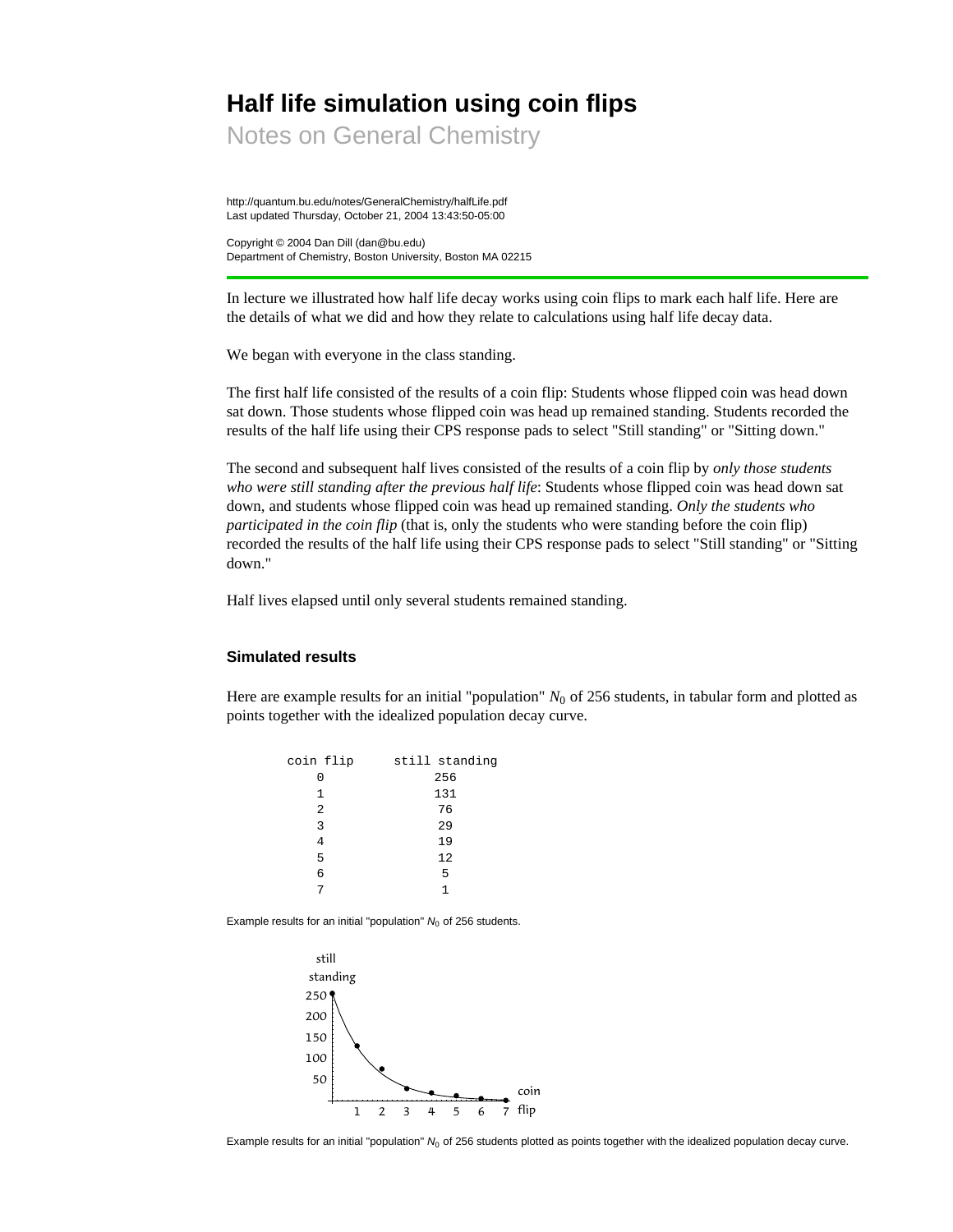The results at each half life differ from the idealized curve, because with such a small sample, it is quite unlikely that exactly half of the coin flips will be head up or head down.

### **Idealized decay curve**

The idealized decay curve assumes that exactly half of the population decays during each half life. This means that after *n* half lives the remaining population is

 $N_n = (1/2)^n N_0.$ 

Rearranging this expression and then taking the natural logarithm of both sides, we get

$$
\ln(N_n/N_0) = \ln[(1/2)^n] = -n\ln(2),
$$

since  $ln(1/2) = ln(1) - ln(2) = -ln(2)$ . Taking the antilogarithm of both sides,

 $N_n / N_0 = e^{-n \ln(2)},$ 

we can express the population after *n* half lives as

 $N_n = N_0 e^{-n \ln(2)}$ .

The right hand side of this equation is the idealized decay curve. It is important because it allows the calculation of the population not just for integer values of *n* but fractional half lives too.

#### **Counting class attendance by counting half lives**

In lecture we found that after  $n = 6$  coin flips  $N_6 = 3$  students remained. If we "round" this to  $N_6 = 2$ , then the initial number of students—the class attendance—evaluates to

$$
N_0 = N_6 2^6 = 2^7 = 128.
$$

If we "round" this to  $N_6 = 4$ , then the initial number of students instead evaluates to

$$
N_0 = N_6 2^6 = 2^8 = 256.
$$

In fact, there were 141 students. This shows that to within a power of 2 we were able to use "half life decay" to "count" the initial population size.

For such a small sample, this is definitely the hard way to count. But if we had a very large sample, say the population of a city, it would be much quicker than counting each person individually.

#### **Estimating how many half lives have elapsed**

Sometimes we want to know how much time is required for a substance with a known half life to decay to a certain fraction of its original amount. A way to answer this kind of question is to write the fraction remaining as

$$
N_n/N_0=(1/2)^n
$$

in terms of the number *n* of half lives that have elapsed. By taking the logarithm of both sides, it is then easy to solve for *n*.